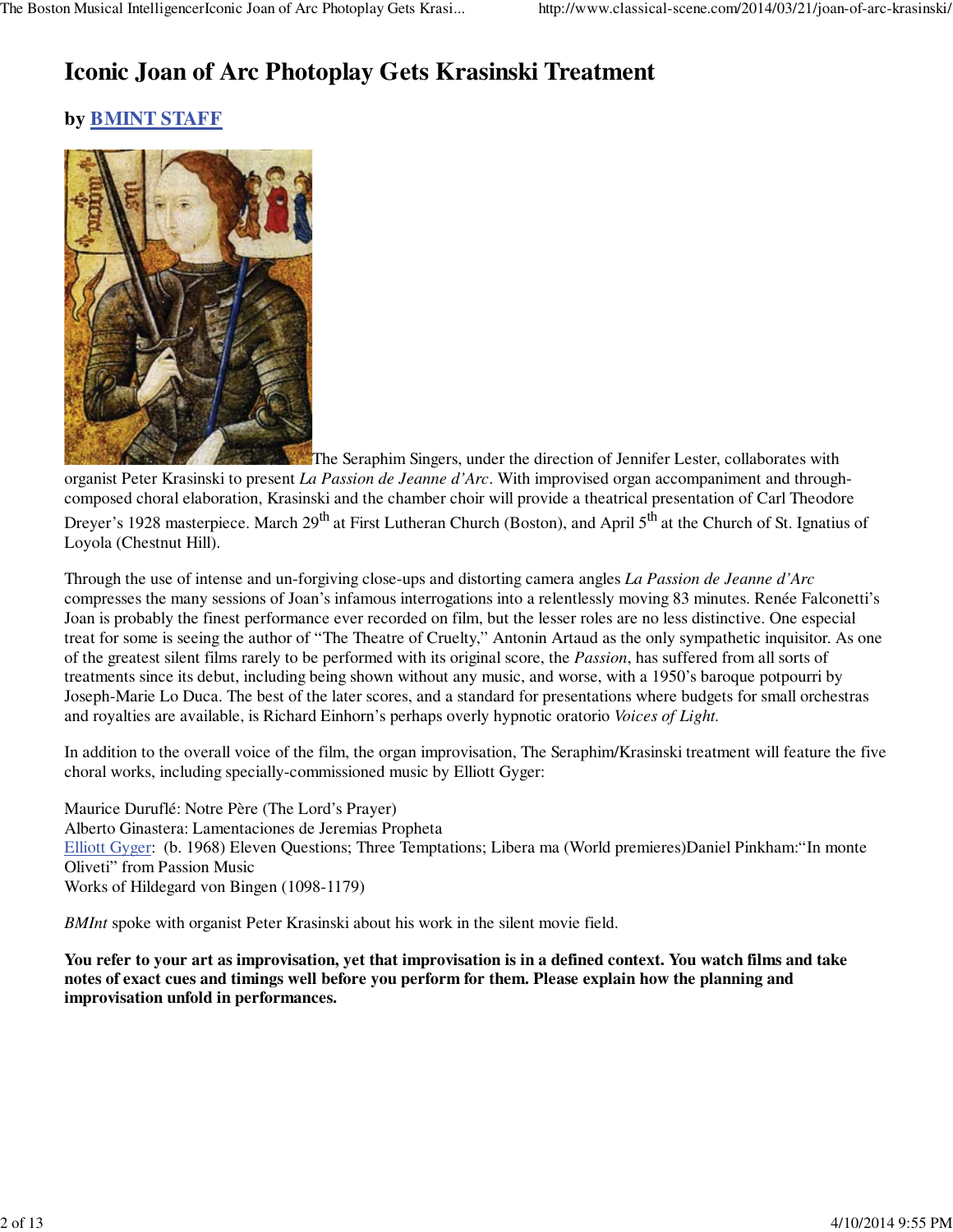

Peter Krasinski (file photo)

Any good improvisation depends on a good grasp of music theory, respect for the theme, and understanding of existing music. Koussevitzky loved the idea of "The Central Line" in a piece of music and passed that important concept on to, among others, Leonard Bernstein. I search for that Central Line in the film to be played for, and engage far more than just music theory and form to help me to empathize with the story there… it's an organic holistic approach that strives to totally respect the world that the movie is presenting. That musical reflection of feeling, story telling, drawn from my own experience, is then utilized to support the visual story as it unfolds, hopefully resulting in a dynamic, breathing and living accompaniment, which always puts the master of the images first, and flows effortlessly to create an organic whole for the audience.

Like any fine musical performance, preparation is key so that the performance becomes a logical journey. The art of improvisation is often a mis-understood one, particularly as taught in some circles. For me it's always been a natural thing… to just "make music". In a way music making as a child was on the creative side as opposed to the interpretive side, preferring the act of "playing by ear" to "reading the score". This perspective, undoubtedly formed by a certain neurological construct, leaves room for chance, spontaneity and discovery during a true improvisation.

So, in this case specifically, I've seen the film on a number of different levels at different times… as observer, interpreter, narrator, music maker, historian. From this I hope to have discovered the central line of this piece, which in broad terms is "a journey of truth spoken to power with the resultant consequences".

Jenn and I met a number of times to see the film and discuss what choral music might be appropriate to highlight scenes, "phrase gestures", the visual rhythm, and story segments. We then decided that we should not limit ourselves to only one style of period of music (This in some way might answer your question about "updating a film"… some of this music was written far before the film's creation, some written during it, and some after, and yet more composed specifically for it). These choral sections will be woven into the larger improvised texture provided by the organ improvisation and the organ will sometimes accompany, sometimes be silent, sometimes be in dialog and even in disagreement with the chorus pieces.

The process included viewing the film with chorus members and entering into dialogue about feelings and thoughts about the film. After learning the repertory chosen, rehearsals included moments with starting a few seconds before the choral cues with an improvisation, preparing the chorus for the scene they sing for, singing the segment, and then exiting the scene. During this rehearsal process many discoveries were made about tempo, dynamics and even key relationships and the relationship of the sound to the image became a passion for all involved.

During the performance the organist and conductor will be using the timing of the film as well as the images themselves to cue the chorus. A true multi-media event, but one whose sole purpose is to narrate the story presented by the film: it is not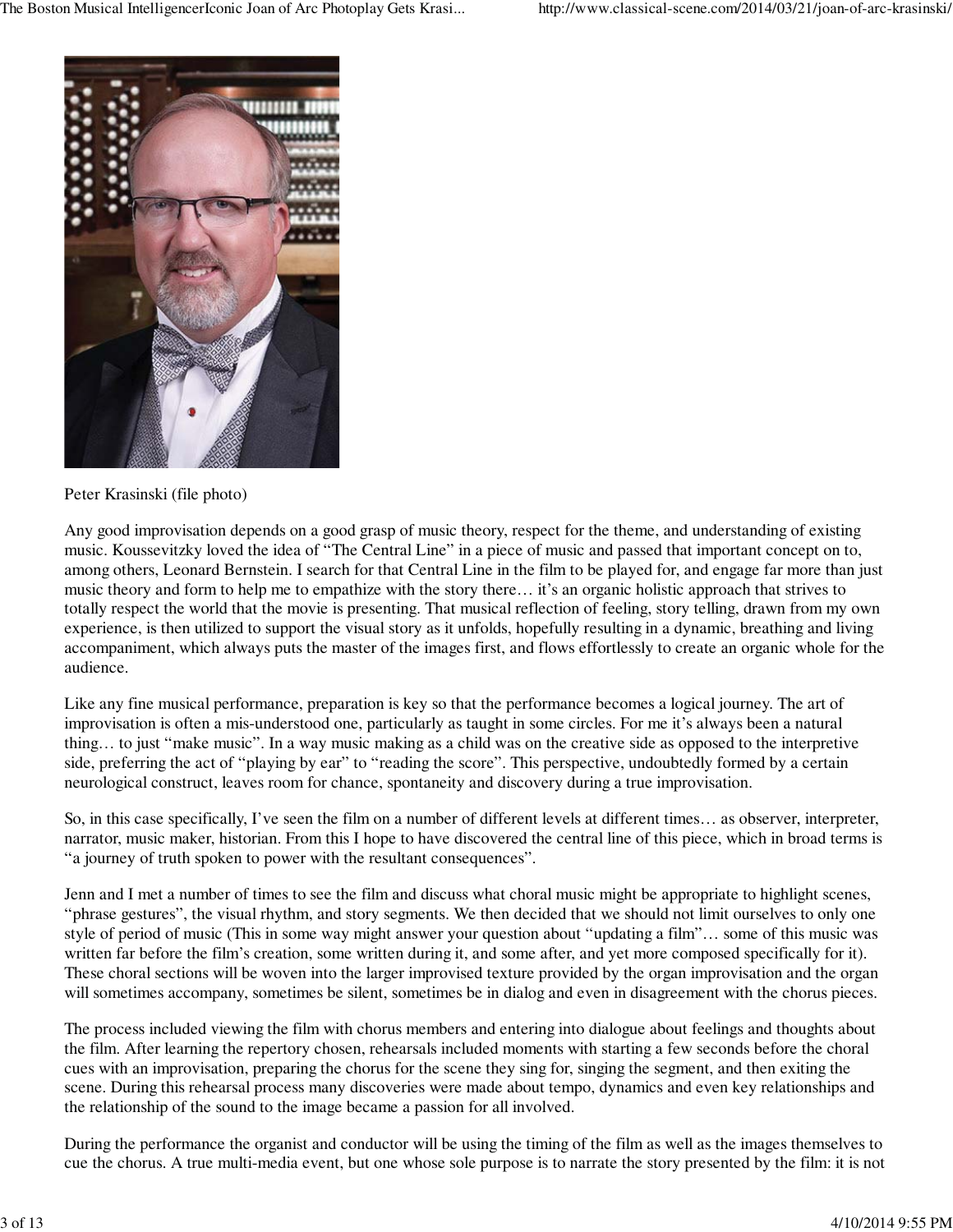for us to judge the content of the film, only to present in sound what that content says.

#### **In the case of** *The Passion of Jeanne D'Arc,* **you will also be working with The Seraphim Singers for whom you will be playing the accompaniments in pieces listed above.**

No, not necessarily**—**in some moments I may be supporting those pieces, in others section I may be sonically fighting those pieces, in others improvising accompaniments, in still others playing completely different music in juxtaposition – and, so far in rehearsal, these have always been different every time due to both internal and external influences.



Renée Falconetti

# **Do you and the chorus have any freedom to improvise within those fully composed works?**

Yes… except for the commissioned works by Gyger the pieces were not written for the film so, of course, they will serve that theme and might have to be altered in tempo, key, rhythm, dynamics, mode and length, to mention just a few variables. The Gyger pieces will be untouched however, they are perfectly timed and created and when they occur I will be supporting that voice.

#### **What other music will you be drawing from in your performance? I note that your rehearsal notes refer to wandering chords—that sounds completely improvisational, but from what I've heard of your other performances, you do incorporate recognizable tunes from the period of the films you are scoring.**

Indeed, some films demand that previously composed music be utilized**—**the drinking and marching songs in *The Big Parade*, Gounod's *Faust* music in *Phantom*, the angelus and chants in *Hunchback*, etc. Those musical quotes should not draw attention to themselves, of course. Years ago I once heard "Raindrops keep falling on my head" played in the sewer scene in *Phantom*… sort of funny, but pretty terrible and extremely distracting from the film. Even some of the more respected accompanists from the gilded age of the WurliTzers and orchestral scores might not always get it right by playing, for instance, the "Kol Nidre" because it sounds "Jewish" during a scene in *The Ten Commandments* when the cast is portraying a completely different moment from the Exodus experience, or the "La Marseillaise" in a German expressionist film when the scene has nothing to do with France. Composer Victor Herbert objected to the use of pre-existing music in film score because he believe it would be distracting to an audience that was familiar with the music. For the most part, silent film composers Riensenfeld, Wilson, Zamecnik, Rapee and others went this route.

In this case, the music improvised with be not so much "drawn from" as "worked from" and created. When the music from Gyger arrived I instantly recognized the use of fourths along with other compositional language which I will be using. Along with this, the choral pieces also have their own language, which will be used in the improvisations. Finally, for me, and this I can't explain, I've had a "sound " in my mind the moment I saw this film for the first time— that will be there also. Finally, yes, there are sections the chorus will improvise as well—in fact; they got very comfortable with that as the rehearsal process continued. Film is a fixed [in time] art form; the improvised music and even the choral repertoire are fluid art forms. Trust and imagination on the part of all the participants will be key to this project, holding these two aspects in creative tension and balance.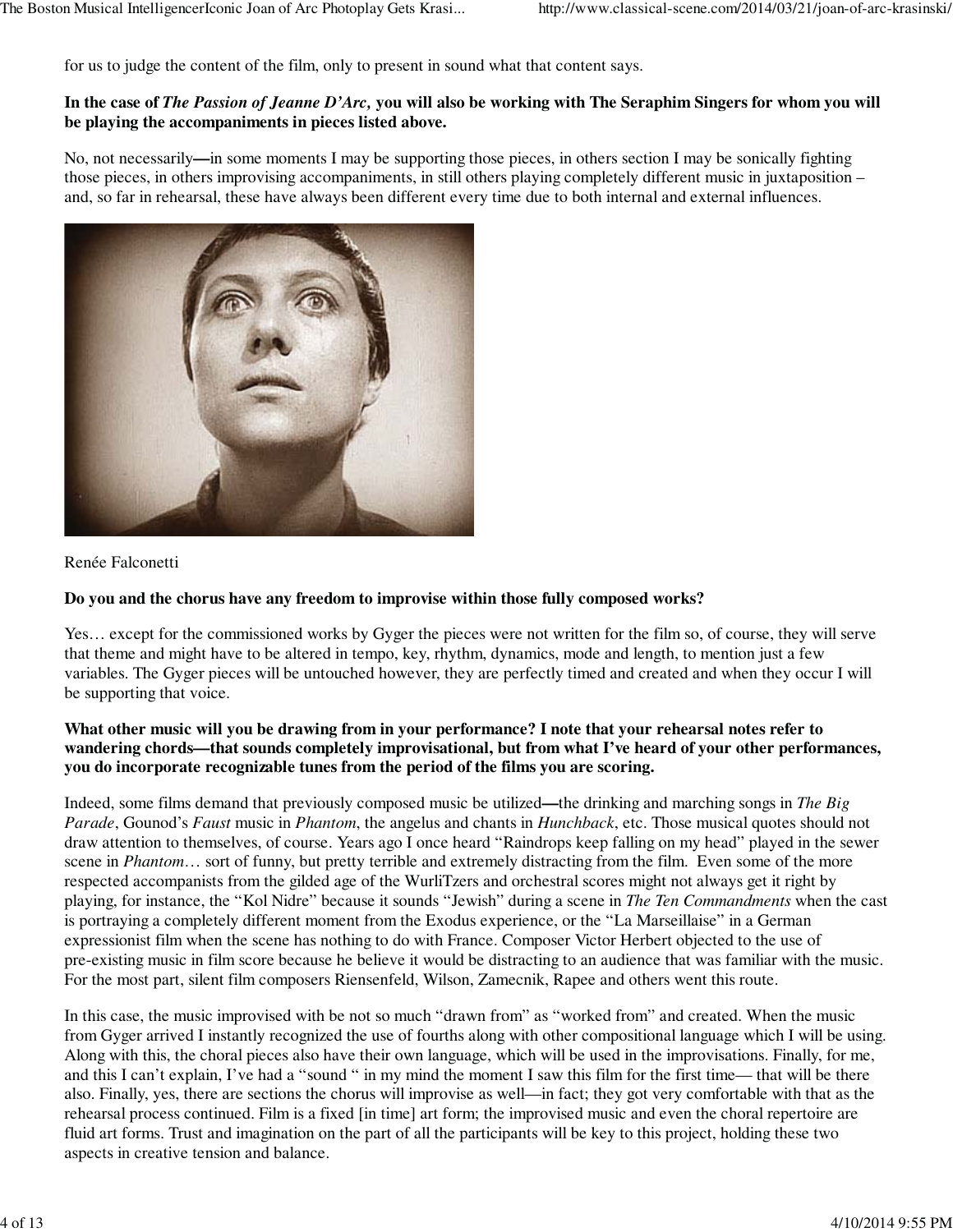**Some of the great silent films had original musical accompaniment written for them at the time of their premieres, although I gather no such score exists for** *Joan***, though Richard Einhorn has written a much-performed cantata for use either with the film or as a stand-alone. [A comment from Dennis James induces a retraction. There was an original score. See first comment below, and click here for excerpts of the original Victor Alix & Leo Pouget version (first six selections)]**

According to Casper Tybjerg the director of *Joan*, Carl Theodor Dreyer, was known to have banished on set music that traditionally was used during filming to get the actors into the right mood – "it's something artificial that…does not give them a true emotion…In the depth of silence there is always oneself." He told the same interviewer that 'He was in favor of showing films with out any musical accompaniment.' However, Dreyer was also 'crucially concerned that actors should draw from their own emotional depths, that they should merge with their characters.' Interestingly, this is always what I strive for when I accompany a film and it's also what the singers have been learning to do. This is no surprise because this group often does achieve this in performances of composed music. With the opportunity provided by the Seraphim Singers to partner and collaborate with them, I felt another musical take on the film was in order: one that would more closely reflect the visual rhythm, over all form, and emotional content of the film.

# **Do you ever use those original-to-the-film scores for your performances?**

The most recent pre-composed score I've used for a film was my own realization for organ of Prokofiev's music for *Alexander Nevsky*. This was in a performance for the Massachusetts International Festival of the Arts with chorus, soloist and percussion. After reading a great deal about the process of that original film score, the problems and obstacles presented to the composer during editing and recording, the political realities of the time, I created as much as possible a score as close to what the composer intended, except of course for the fact that it was not played by an orchestra, but by a 1921 E. M. Skinner organ.

In my younger years I heard live accompaniments played live by Lee Irwin, Gaylord Carter, and others. I also enjoyed recordings of Jesse Crawford and others. There is always something to be gleaned from hearing these performances and indeed, they inspired me. The fact is, when I started playing silent film regularly there were few score available and I had to create them myself.



Antonin Artaud as Massieu

# **Do you look at the original cue sheets and suggestions that often were included with films that were not fully scored?**

I've seen these and am always interested in any approaches to film accompaniment from both the silent and sound track time periods. They most often depend heavily on originally composed music that was never intended to accompany the scene in question. If, when reviewing a film, I am reminded of a piece previously written, I can imagine that music as a model of mood, form, and structure (basically, what does the piece say) and from that create something similar but different. There are two reasons for this: To slavishly quote an actual piece at an inappropriate time will draw attention to itself and away from the film. (This was what Victor Herbert had expressed years ago). Also, a piece composed in real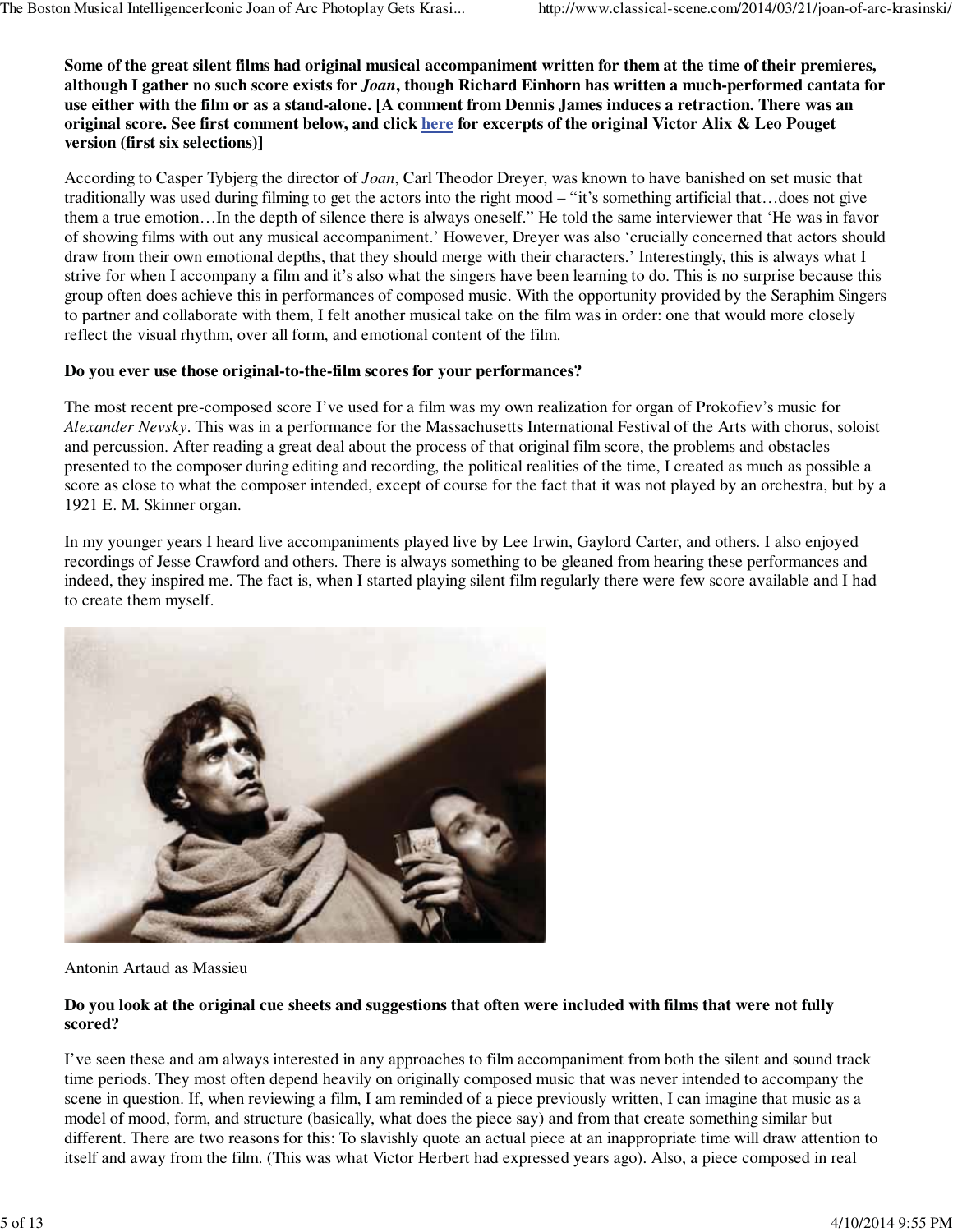time, using the film as the source material: this will, of course, work better. All that said, sometimes a real musical quote is the only way to go… scenes of *Faust* in *Phantom* for instance to "Take me out to the ball game." in a Harold Lloyd feature for instance.

# **Do you think silent films need musical updating for modern audiences?**

What do you mean by updating? The music (read ANY) should fit the rhythm, pace, story, arc, characters, sets, emotion of the film. Having a Jazz trio accompany *Salome* might not work very well, although during the "Dance of the seven veils" it might be just the ticket (if they're really good and sensitive). Hearing a WurliTzers pipe organ with the tremolos pumping away all night can be exhausting, particularly if there are scenes of quite introspection in the film, It's a complex question worthy of discussion for sure. It's all about serving the theme, which in this case, is the film.

# **What do you think of the work of the film scorers Erno Rappee, Hugo Riesenfeld and J.S. Zamecnik?**

Of those that I've experienced, ground breaking, of course. Hearing that music performed live with full orchestra must be riveting, but that is something rare indeed. The performance aspect of these presentations cannot be easily described – it must be experienced to be fully understood. Gosh, it isn't watching a DVD at home, that's for sure. That doesn't come close, ever.

#### **Do you have a collection of period photoplay music?**

No, but finding this material is not that difficult and over time many people have sent me examples of cue sheets and such. In the late 1970's the rented 16mm came just as advertised: silent. At Hammond Castle I would review the film and take notes, eat dinner and come back and play the film. It was a very enjoyable process and I discovered that it seemed the most natural music making I did. (Hammond Castle was the location where I played three *Phantom* performances in one evening) The Rapee cue book was available, but seemed somewhat limited to me…"love scene"-"train wreck"-"sailing" all with corresponding classical cues. I'd been playing dramatic accompaniments for fun since childhood. Of course, we can always learn something! The wonderful work of Gillian Anderson and Dennis James in reconstructing music from the silent ear must be appreciated and applauded.

#### **In Joan will your score highlight action and be tightly cued?**

Of course, but hopefully without drawing attention to itself.

#### **Will you assign motivic elements that will recur?**

Given the nature of this film, probably not... this story: among many things, it's a progression.

# **Do you agree that some silent film scores, like Riesenfeld's for** *Sunrise* **are perfect and that it is hubris to try to create a new one?**

Well, there is a lot of ill advised accompaniment going on and has been for some time... it's hard to know exactly what to say about that. Now I'm no fan of the Giorgio Moroder score for *Metropolis*, however it undoubtedly helped to create a new and young audience for silent film…

What to say about rock bands accompanying silent films that seem to have not even seen the film? We'll it's really about them, isn't it, and I suppose their fans enjoy it. As long as they know it's not about the film. I'm impressed with much of the work of Berklee students as presented at the Coolidge Corner Theater, but some of that composing seems more about itself than the film also. On a slightly different tack, many directors were unhappy with the scores created for their films and just as many films have been saved by a great score.

#### **For your upcoming performances you will be playing on two very different organs. At First Lutheran Church we will hear you on a Baroque tracker, while at BC you will play an American classic Casavant. How will the performances differ?**

Great question! Exactly how the performances will be different will be an unfolding experience. That said, there are some obvious influence of audience, instrument, building, style, aesthetic and faith that will play into these performances

# **First Lutheran Church, Boston:**